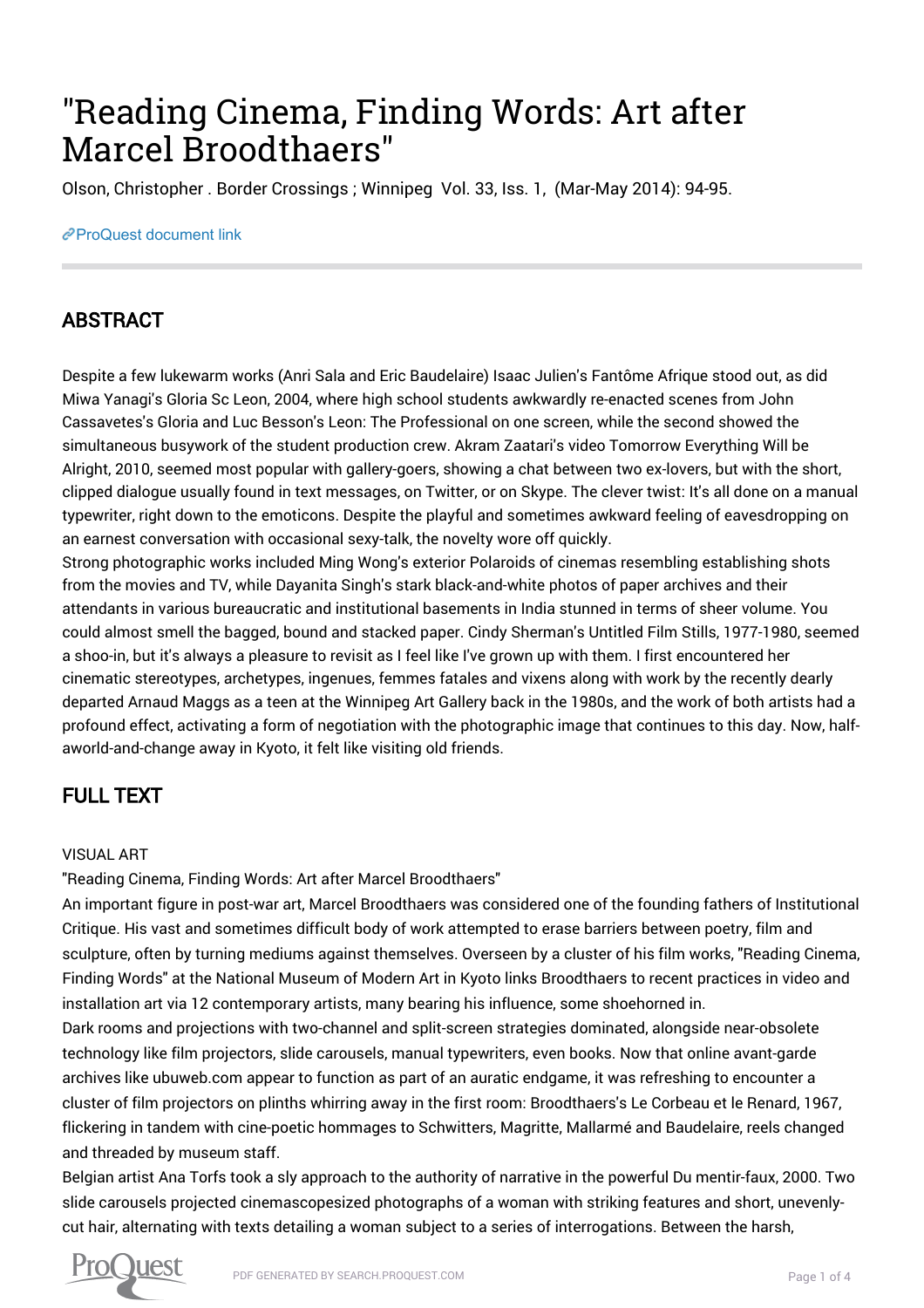patronizing questions and a face conveying quiet distress, empathy and anger built with each accusation of "insubordination and heterodoxy." Drawn into the narrative, associations from a larger, shared cultural memory connected the two: A-ha! It's Joan of Arc. Maybe.

That's a modern-day woman in the picture...she appears to be playing Joan, if the images and text are directly related at all. Our heroine may be simply recalling something unpleasant from the week before, or grappling with a sinus headache. Using a culturally conditioned itch to fill in the blanks, the collusion between text and image manipulates, revealing a dependence on linear narrative.

It's this kind of play with storytelling, mimesis and diegesis that makes the exhibit enjoyable; for anyone familiar with Sidney Lumet's classic A Dog Day Afternoon, starring A1 Pacino and the late, criminally underrated John Cazale, the botched bank heist-turned-black comedy was based on a true story. The question of whose true story is the focus of The Third Memory, 1999, a tidy two-channel video where Pierre Huyghe gives John Wojtowicz, the original man behind the fiasco, a platform to tell his side of the story. Wojtowicz addresses the viewer, prop shotgun in hand, while directing actors on a barebones studio set. Interweaving scenes from the movie and showing letters, newspaper and TV clips as supporting material, Huyghe reveals how easily someone's true story can be lifted, retold and then absorbed into popular culture, in this case by a larger economic and cultural force like Hollywood.

Despite a few lukewarm works (Anri Sala and Eric Baudelaire) Isaac Julien's Fantôme Afrique stood out, as did Miwa Yanagi's Gloria Sc Leon, 2004, where high school students awkwardly re-enacted scenes from John Cassavetes's Gloria and Luc Besson's Leon: The Professional on one screen, while the second showed the simultaneous busywork of the student production crew. Akram Zaatari's video Tomorrow Everything Will be Alright, 2010, seemed most popular with gallery-goers, showing a chat between two ex-lovers, but with the short, clipped dialogue usually found in text messages, on Twitter, or on Skype. The clever twist: It's all done on a manual typewriter, right down to the emoticons. Despite the playful and sometimes awkward feeling of eavesdropping on an earnest conversation with occasional sexy-talk, the novelty wore off quickly.

Strong photographic works included Ming Wong's exterior Polaroids of cinemas resembling establishing shots from the movies and TV, while Dayanita Singh's stark black-and-white photos of paper archives and their attendants in various bureaucratic and institutional basements in India stunned in terms of sheer volume. You could almost smell the bagged, bound and stacked paper. Cindy Sherman's Untitled Film Stills, 1977-1980, seemed a shoo-in, but it's always a pleasure to revisit as I feel like I've grown up with them. I first encountered her cinematic stereotypes, archetypes, ingenues, femmes fatales and vixens along with work by the recently dearly departed Arnaud Maggs as a teen at the Winnipeg Art Gallery back in the 1980s, and the work of both artists had a profound effect, activating a form of negotiation with the photographic image that continues to this day. Now, halfaworld-and-change away in Kyoto, it felt like visiting old friends.

Dominique Gonzalez-Foerster got relational in Untitled (Cinematic), 2013, where books on cinema were stacked along the outer edge of a large green rug. The piles consisted of the same books-Last Year at Marienbad, V for Vendetta, Hiroshima mon amour, Tarantino, Tarkovsky's Polaroids, etc.-but each one was arranged in a different order. Looking like a venue for a reading or encounter group minus the beanbag chairs but with a gallery attendant stationed right next to it, I was unsure if we were allowed to interact with the books or if it was a deadpan, untouchable sculpture bearing the trace of a previous social exchange.

Representing Japan at the 2013 Venice Biennale, up-and-comer Koki Tanaka stole the show with deceptively simple video, performance and sculptural works tucked in odd corners of the gallery. As part of an ongoing video series where Tanaka documents groups of people collaborating on a single task-giving a haircut, throwing a clay pot or writing a song on pianohis 2013 video A Poem Written by Five Poets at Once (First Attempt) (freely viewable online at <vimeo. com/kktnk>) is a fascinating hour where five writers meet around a table in a nondescript office space in Tokyo. As they work, little in the way of ego or argument disrupts the process; there's constant negotiation and deferral in the name of maintaining group harmony in order to complete the task at hand. An ongoing circular tracking shot intercut with close-ups adds-or implies-tension; we've all seen this voyeuristic effect

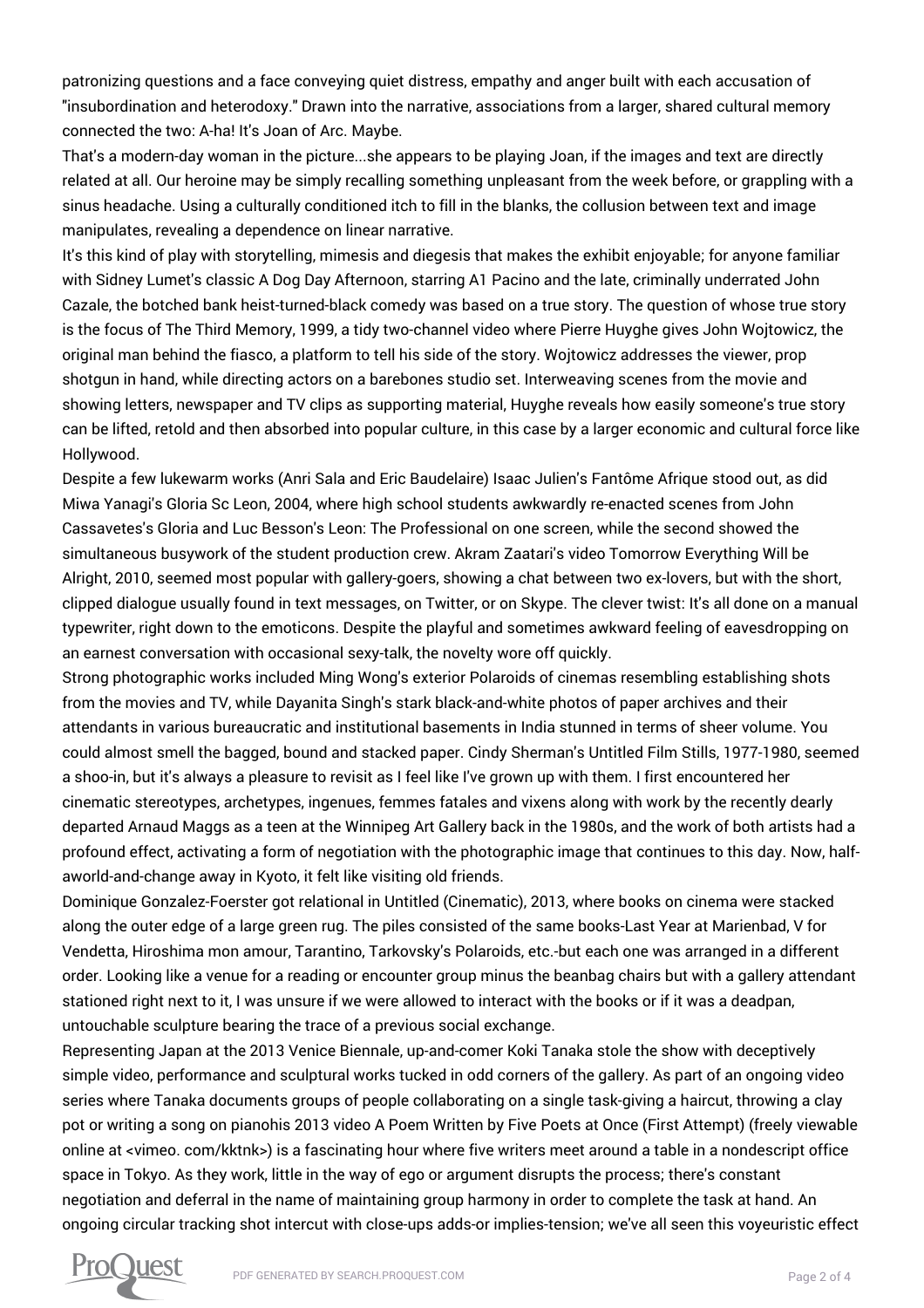in potboilers and heist movies before-thugs planning "the job," blueprints on the table, etc.-but with the artist, cameramen and crew as part of the background, the mundane gravitas was compelling. It provided a nice, quiet end to an overall balanced exhibition that succeeded in introducing Broodthaers's pioneering work and a diverse selection of strong international contemporary art to new audiences. I Sidebar

"Reading Cinema, Finding Words: Art after Marcel Broodthaers" was exhibited at the National Museum of Modern Art Kyoto, Japan, from September 7 to October 27, 2013.

#### AuthorAffiliation

Christopher Olson lives and writes in Nara, Japan.

## DETAILS

| <b>Publication title:</b>    | <b>Border Crossings; Winnipeg</b>                              |
|------------------------------|----------------------------------------------------------------|
| <b>Publication year:</b>     | 2014                                                           |
| <b>Physical description:</b> | Photographs                                                    |
| Document type:               | Arts Exhibits Review-Favorable                                 |
| Place of publication:        | Winnipeg                                                       |
| Language:                    | English                                                        |
| ProQuest document ID:        | 1513547230                                                     |
| <b>Document URL:</b>         | https://search.proquest.com/docview/1513547230?accountid=27483 |
| Database:                    | Arts Premium Collection                                        |

### LINKS